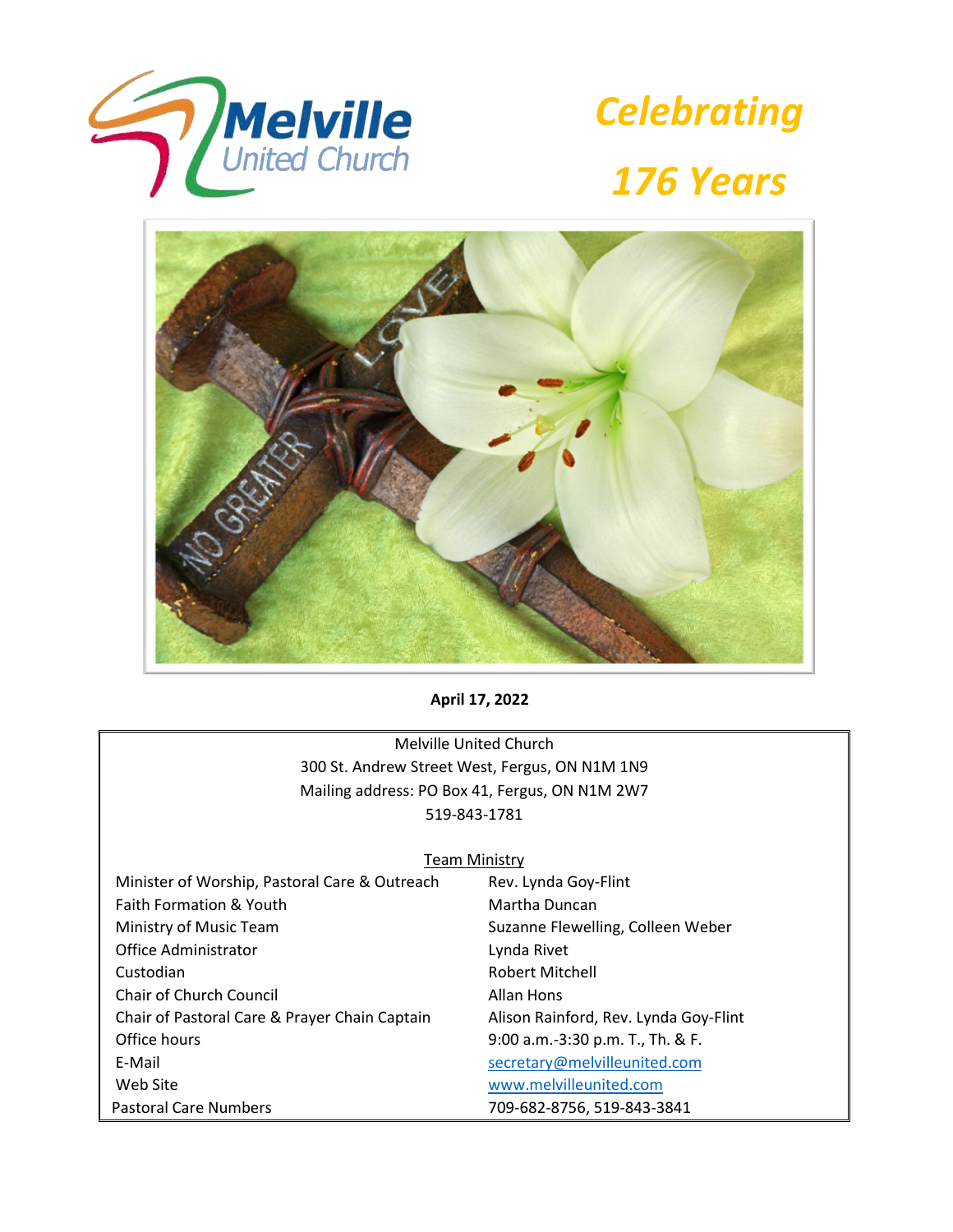# **Melville United Church April 17, 2022 Easter Sunday**

# Presiding today - Rev. Lynda Goy-Flint

**\_\_\_\_\_\_\_\_\_\_\_\_\_\_\_\_\_\_\_\_\_\_\_\_\_\_\_\_\_\_\_\_\_\_\_\_\_\_\_\_\_\_\_\_\_\_\_\_\_\_\_\_\_\_\_\_\_\_\_\_\_\_\_\_\_\_\_\_\_\_**

# **Welcome**

I greet you in the name of Jesus the Christ, the resurrected.

*We gather in community today – April 17, 2022 virtually and in person. We will continue to offer both in-person and on-line services with printed copies being distributed to those without internet access who are unable to attend in person. We encourage people to come out to worship in the sanctuary. Double vaccinations, masking and hand sanitizing are all required to ensure the safety of all in attendance, and there is ample space for people to maintain social distancing. For those who are joining us online or by reading, we invite you to have a candle or tea light available.*

*We gather on this glorious Easter Sunday morning, and the mood is festive, triumphant, joyous as we celebrate the Good News of Jesus, once crucified, but now risen. And as he is risen to new life, so are we, because of God's great love, promised the gift of new life too.*

# **Announcements**

# • **UCW April Meeting Cancelled**

This month's UCW meeting has been cancelled. We will try to meet in May, possibly in the garden. Stay tuned!

# • **Organ Concert**

To showcase our extensively refurbished organ, on May 14<sup>th</sup>. Several area organists have been invited to share their gift of music. There will be a free will offering in support of Ukraine and The Hub.

# • **Broadview Magazine**

Subscriptions are now due. The cost remains the same at \$25.00. Please pay your money to Ralph Rainford as soon as possible. Ralph will make himself available after the worship service on Sunday mornings outside the Chapel. Please promote this wonderful magazine to those who do not subscribe. Thank you for your support.

# • **Ukraine Appeal**

The invasion of Ukraine is costing precious lives and creating a humanitarian crisis as people flee to safety. Over a million people, displaced from their homes, are seeking refuge in neighbouring countries. Many have lost friends, loved ones, and property; struggle to meet their basic needs; and face an uncertain future. United Church Mission & Service partners are responding to the rapidly unfolding crisis—visit our website at [https://united-church.ca,](https://united-church.ca/) scroll down to Ukraine Crisis and click on the Act Now button to find out how you can show your support and make a gift.

# • **Round Table on Food Security and Faith**

Held by Zoom on Thursday, April 21<sup>st</sup> at 7pm, hosted by the United Church's Antler River Watershed, Horseshoe Falls, Western Ontario Waterways and Shining Waters Regional Councils. Discover various and diverse food justice ministries in our regions, offer your challenges and celebrations in these ministries, hear from Open Food Network. The link to register: **<https://united-church.zoom.us/meeting/register/tJAtfu6tqjkjHddcBIyH4XGK4JcRqwQyeMKq>**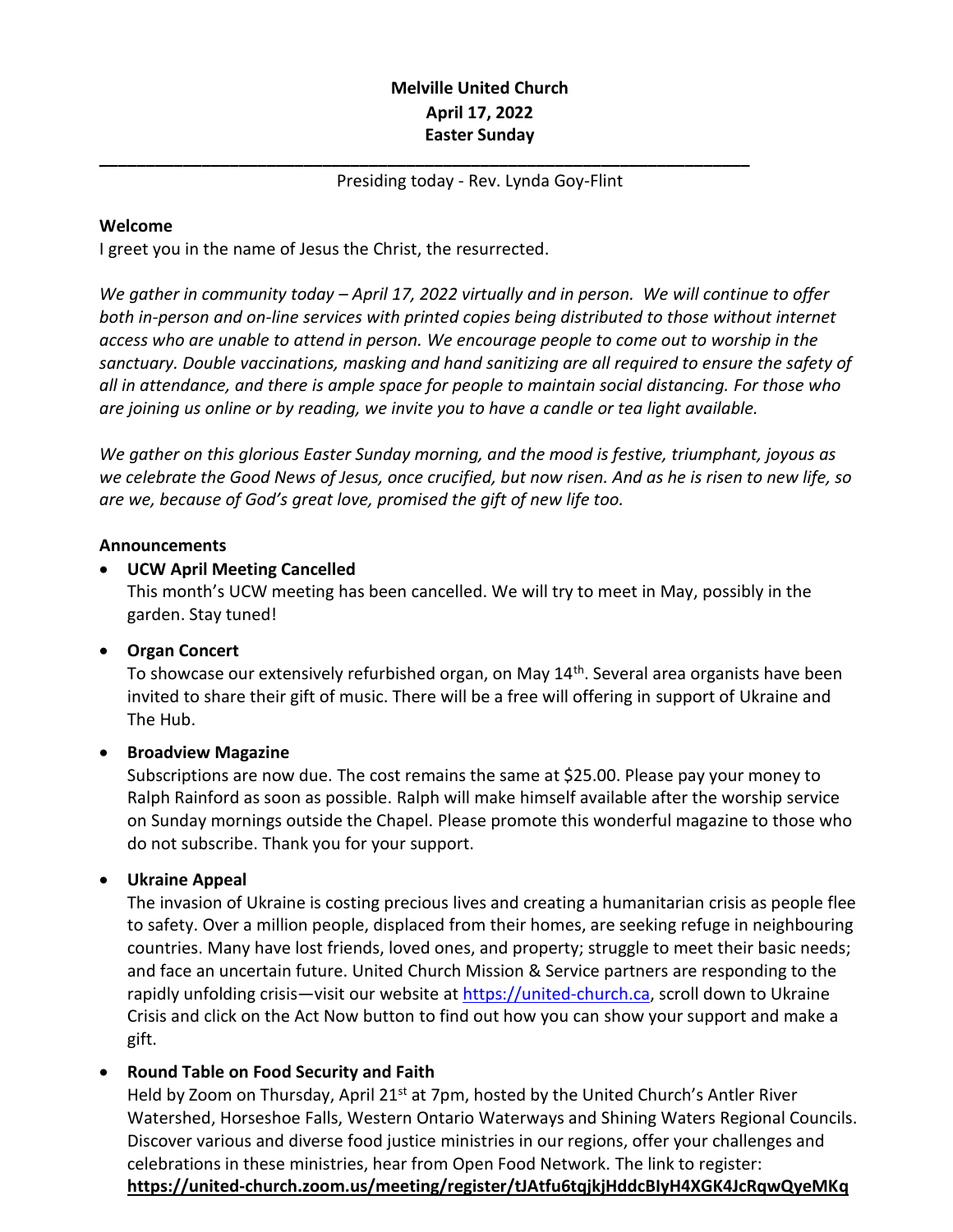- **From the Mission and Discipleship Commission:**
	- Young Adults Together retreat for 19+ years in Fingal ON near St. Thomas from Friday April 29<sup>th</sup> to Sunday May 1<sup>st</sup>. For more information and registration visit [https://wowrcucc.ca](https://wowrcucc.ca/)
	- Camp Menesetung invites you to their "Clean Up Camp" day (pizza lunch provided) in the Goderich area, June 19<sup>th</sup> 9am-4pm. Check the camp's website <https://www.campmenesetung.ca/>
	- Please pray for several other projects funded by our Mission & Service dollars throughout the Region
- **Gifts with Vision** These gifts are perfect for those difficult to buy for people. There's no going out, no standing in line, no wrapping. And you will be helping out those in need near and far. Items address healing and reconciliation, leadership, counter racism, wellness and safe spaces, education, poverty and hunger, the future, Mission & Service. Gifts range from \$5 to \$140. Gifts include food for the north, help build a well, purchasing Covid vaccines for the Global South and East, and much more. You can find the full catalogue at www.giftswithvision.ca.
- We continue to **collect items for the food bank**. A list of the most needed items was sent out, and if you need a printed copy, just let someone on the Social Justice team or Rev. Lynda know, and we will get it to you. In addition to non-perishable food items, the food bank is also looking for personal and feminine hygiene products as well as fresh vegetables, apples and oranges.

# *I invite you to join us now for a time of worship and contemplation.*

**Land Acknowledgement** *Peter Chynoweth, Gathering: Lent/Easter 2022, p.30. Used with permission.* This land on which we gather is the Traditional land of the

Petun, Haudenosaunee, Anishinabewaki, Mississaugas of the Credit First Nation, Odawa and Mississauga people

We worship Creator on this land and acknowledge with respect the thousands of years of ceremony and relationship that are etched in footprint, fire, and faithfulness on the soil and rock that surrounds us.

**Lighting the Christ Candle:** *Bob Root, Gathering: Lent/Easter 2022, p.42, alt. Used with permission. (If you are watching this on-line or reading it from a page I invite you to take a moment to light a candle, centre yourself and prepare to enter in to a time of worship and prayer. As you light your candle repeat the following words)*

Each new day reminds of us the light that dwells within us— The light of Christ, light of the world, that God has placed deep within our hearts. We light the Christ candle, Remembering that we are made of light and love, Remembering that we are called to bring light and love to others and the world. Thanks be!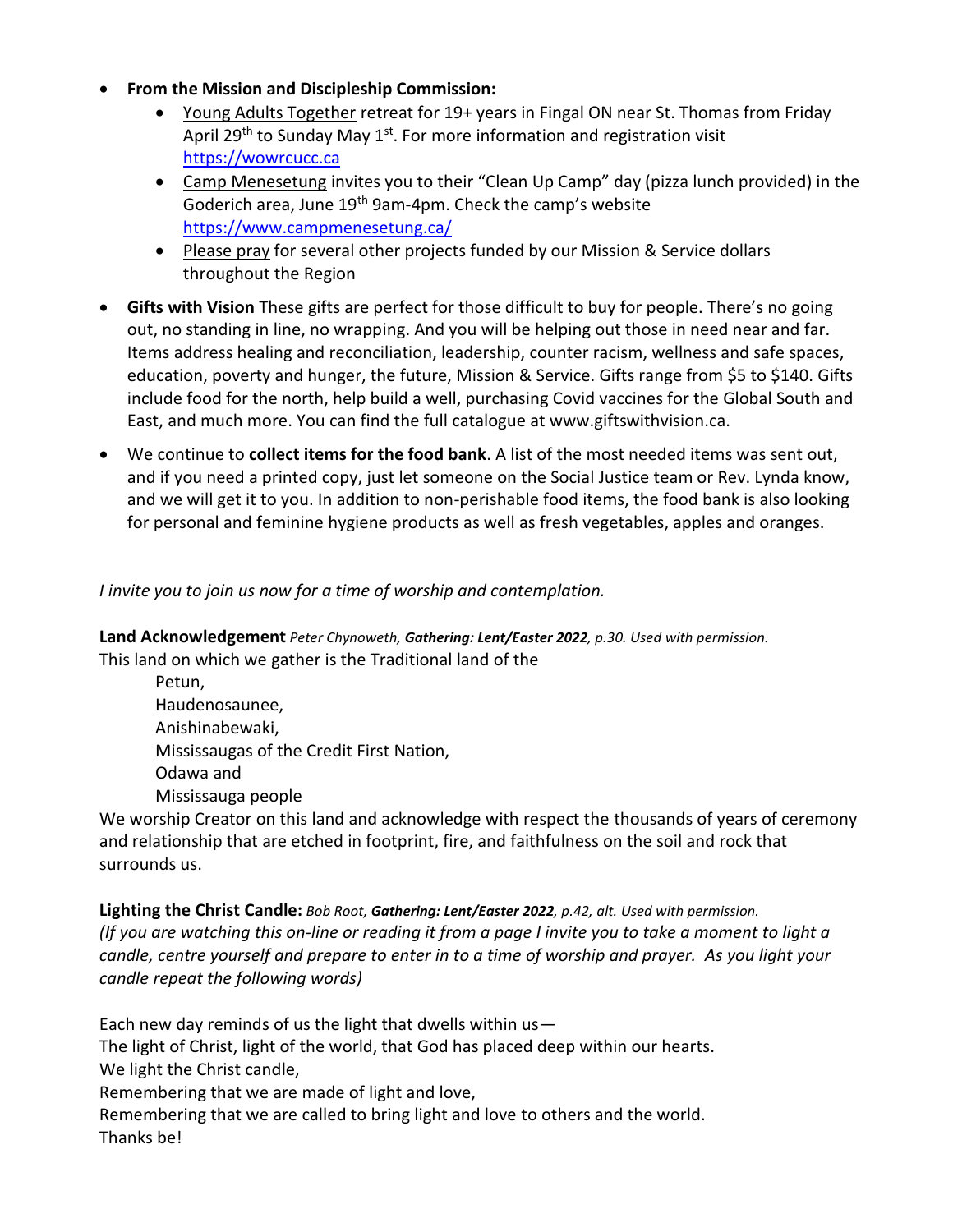### **Prayer of Praise** *Sharon Tedford, Engage Worship: 'It was my sin' worship idea*

*[https://engageworship.org/ideas/was-sin-worship-idea,](https://engageworship.org/ideas/was-sin-worship-idea) alt.*

Our Saviour Jesus,

As we look on the symbol before us,

we are reminded that you put yourself in the place that we deserve to be.

You chose to be broken and wounded, beaten and spat upon, rejected and ridiculed.

Today, as we see our names covering the cross,

help us to remember that you diverted what was heading our way.

You accepted the outcome that was due to us.

You did so freely and out of overwhelming love.

You assumed our role in the story of death.

You took our place in the portrait of mortality.

You became our substitute in the race that would only end in ruin.

And in doing so you faced death head on.

You stood in the darkness;

Your body buckled under the weight of wrong,

you experienced the collapse of life

and the apparent demise of God's plan.

But only for a short while…

After three days you stood up tall,

you reached out your scarred hands

and pushed back the face of death.

You wrecked the murderous plot

that had been set in motion all those thousands of years before.

You changed the story, recreated the picture and won the race!

Jesus, your triumph over 'the end of all' is spectacular!

You secured a route for us to be victorious over the death that we faced.

You succeeded in clearing the road to God,

that had for so long been blocked by our wrongs and selfishness.

(*Take the sheet that is covering the cross and tear it in two—top to bottom*)

By choosing to take our sin on you,

you have tackled the power of the extreme end

and have in its place established a kin-dom of freedom.

Jesus, you have won, you have overcome,

you have achieved that which we never could…

full forgiveness and real relationship with the God who loves us!

So, thank you Jesus!

We delight in you and rejoice with jubilation over your triumph! Amen!

# **Call to Worship:** *Christine Jerrett, Gathering: Lent/Easter 2022, p.42. Used with permission.*

Christ is risen! Hallelujah! From our grief of Good Friday, through the waiting of Holy Saturday, the world emerges into Easter morn'. The sun is rising. Night sheds its grip on the world. A new day awaits. Come and see. Christ is risen!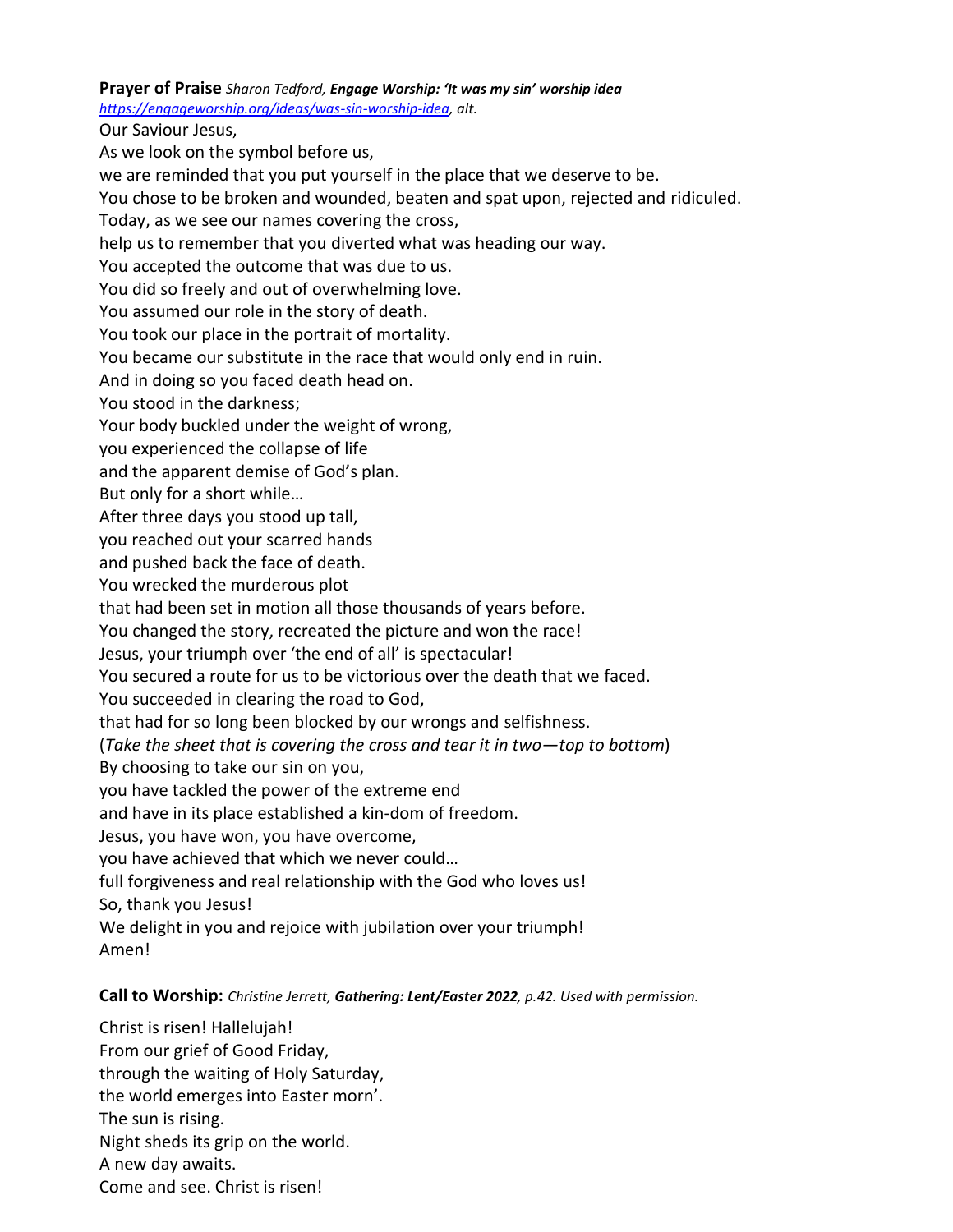## **Hymn: Jesus Christ Is Risen Today VU155** (Public Domain)

- 1 Jesus Christ is risen today, hallelujah! our triumphant holy day, hallelujah! who did once, upon the cross, hallelujah! suffer to redeem our loss. Hallelujah!
- 2 Hymns of praise then let us sing hallelujah! unto Christ, our heavenly King, hallelujah! who endured the cross and grave, hallelujah! sinners to redeem and save. Hallelujah!
- 3 But the pains which he endured, hallelujah! our salvation have procured; hallelujah! now above the sky he's King, hallelujah! where the angels ever sing. Hallelujah!
- 4 Sing we to our God above, hallelujah! praise eternal as God's love; hallelujah! praise our God, ye heavenly host, hallelujah! praise the Son and Holy Ghost. Hallelujah!

**Opening Prayer (in unison):** *The United Church Publishing House, Celebrate God's Presence: A Book of Services for The United Church of Canada. Copyright 2000. Used with permission.*

**God of renewed presence, on this Easter day we know that with you all things are possible. May the Good News of Easter joy fill our lives and make our hearts glad. Hallelujah. Amen.**

**Ministry of Music** "Lily of the Valley" words by Charles W. Fry and music by Buddy Wasisname and the Other Fellers *sung by the Men's Chorus accompanied by Suzanne Flewelling*

**Call to Reconciliation** *Thom M. Shuman, Lectionary Liturgies: New Liturgy w/ communion for April 17, 2022 (Easter - C) [http://lectionaryliturgies.blogspot.com/.](http://lectionaryliturgies.blogspot.com/) Used with permission.*

We don't have to tell God, but we need to remind ourselves, of how our actions, words, inattention cause harm to others. Yet, this is the day, as on every day, when God calls us by name, filling us with grace, and making us whole. Let us bring all we have done to God, for mercy and hope. Let us pray together, saying,

**Prayer Seeking Forgiveness and Reconciliation** *Thom M. Shuman, Lectionary Liturgies: New Liturgy w/ communion for April 17, 2022 (Easter - C) [http://lectionaryliturgies.blogspot.com/.](http://lectionaryliturgies.blogspot.com/) Used with permission.*

**In our foolishness, we think this old story has nothing to do with us, God of Imagination, and so we miss the incredible news that love has triumphed over hate,**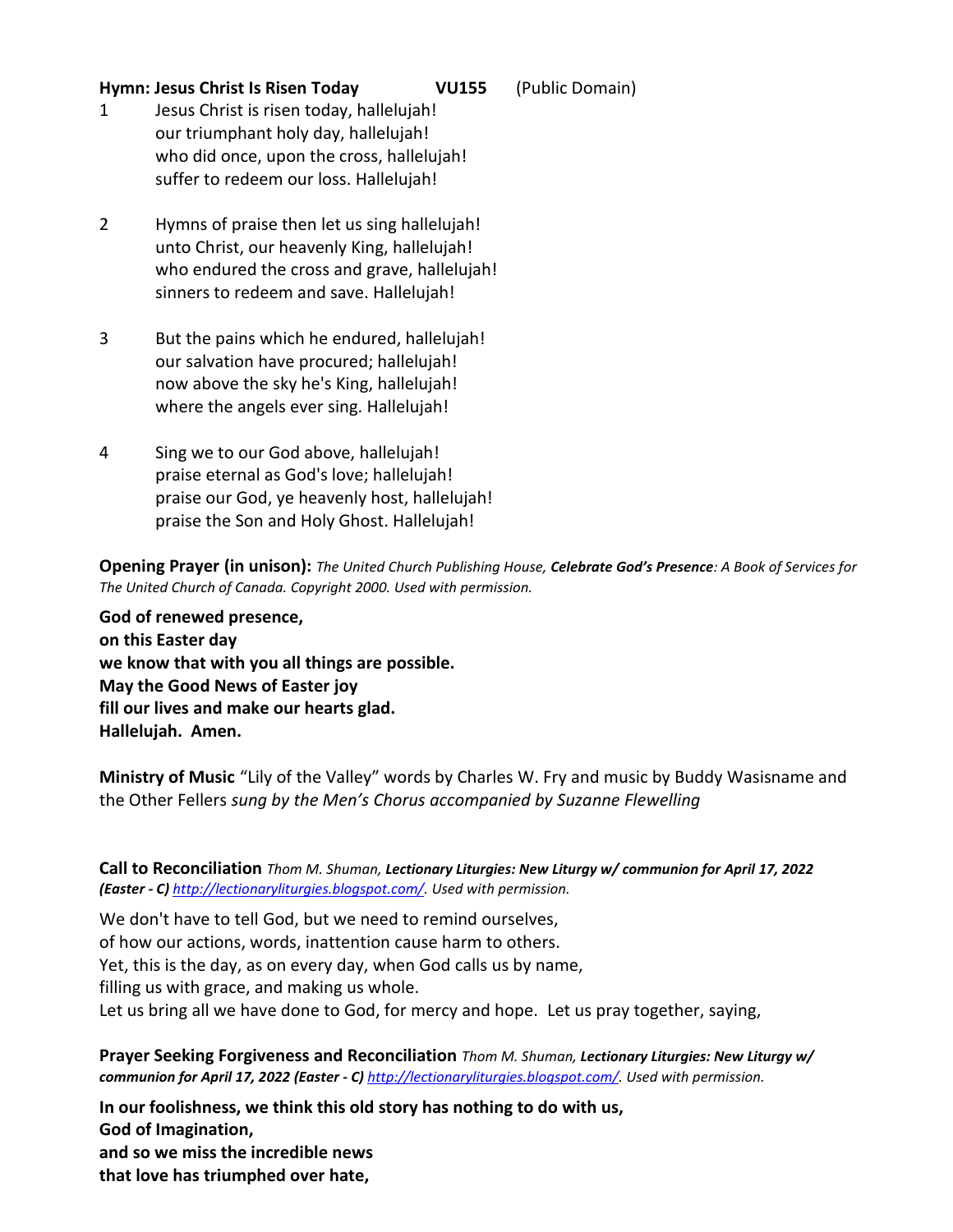**goodness has defeated evil, that life has broken the power of death and the grave.**

**Yet, this is a day of joy, of wonder, of grace which never ends, God of every life, God of very life. So, may we push aside the stone of indifference we have rolled across our hearts, so we may be reminded that this old story is new every moment, that those ancient promises still hold true, that we are the ones by called by the Gardener of grace, Jesus our Brother, who calls us by name and anoints us with resurrection love. Amen.** *Silence is kept*

**Words of Assurance** *Thom M. Shuman, Lectionary Liturgies: New Liturgy w/ communion for April 17, 2022 (Easter - C) [http://lectionaryliturgies.blogspot.com/.](http://lectionaryliturgies.blogspot.com/) Used with permission.*

On that first day, and the next, and every day until now and beyond, God turns, calls us by name, planting mercy and life into our hearts. **Alleluia! This is the good news! Christ is our peace, the peace we need, the peace which will heal the world. Alleluia! Christ is Risen. Amen.**

# **Children's Ministry "God Gave Us Easter"** *by Lisa Tawn Bergren art by Laura J. Bryant*

#### **Hymn: Hey Now! Singing Hallelujah! MV121** (One License #A740237)

Hey now! Singing Hallelujah! Hey now! The morning has come! Hey now! Singing hallelujah! The tomb was empty at the rising sun.

1 Jesus love people and he made them friends. Hey now, the tomb was empty. He called to the children and the women and men. Hey now, the tomb was empty.

Hey now! Singing Hallelujah! Hey now! The morning has come! Hey now! Singing hallelujah! The tomb was empty at the rising sun.

2 Jesus healed people and he helped them be well.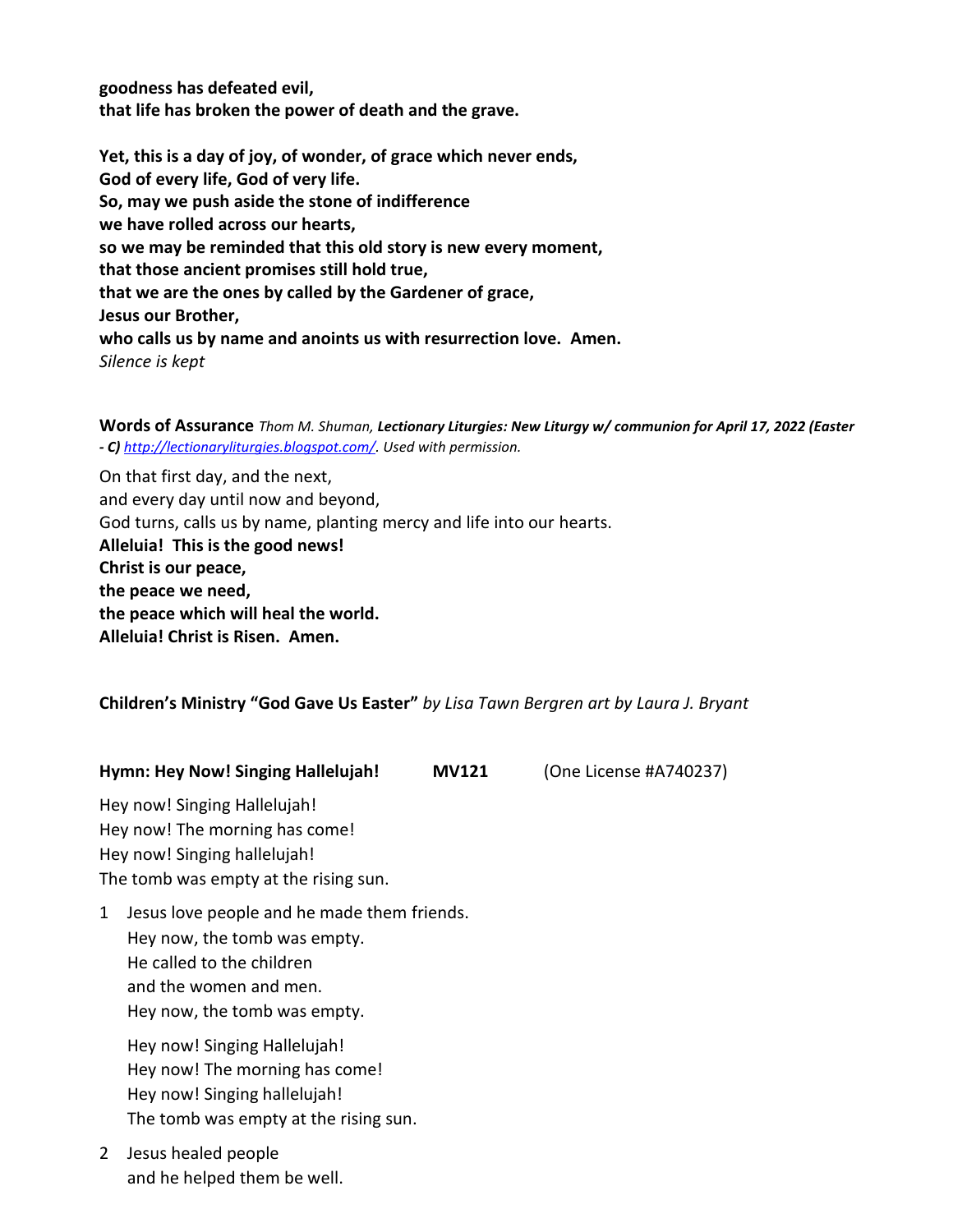Hey now, the tomb was empty. He taught about God in the stories he'd tell. Hey now, the tomb was empty.

Hey now! Singing Hallelujah! Hey now! The morning has come! Hey now! Singing hallelujah! The tomb was empty at the rising sun.

3 Jesus loved people and they said he was a king. Hey now, the tomb was empty. He turned all the tables on everything. Hey now, the tomb was empty.

Hey now! Singing Hallelujah! Hey now! The morning has come! Hey now! Singing hallelujah! The tomb was empty at the rising sun.

4 Jesus had power and they took him away. Hey now, the tomb was empty. They nailed him to a cross and they killed him one day. Hey now, the tomb was empty.

Hey now! Singing Hallelujah! Hey now! The morning has come! Hey now! Singing hallelujah! The tomb was empty at the rising sun.

5 Jesus loves people and he lives again! Hey now, the tomb was empty. Calls us disciples and he calls us his friends. Hey now, the tomb was empty.

Hey now! Singing Hallelujah! Hey now! The morning has come! Hey now! Singing hallelujah! The tomb was empty at the rising sun.

#### **Scripture: Isaiah 65:17-25** *(The Inclusive Bible: The First Egalitarian Translation)*

*A new heaven and earth; the wolf and the lamb together*

*The Glorious New Creation* For I am about to create new heavens and a new earth! The things of the past will not be remembered or come to mind! Be glad and rejoice forever and ever in what I create, because I now creation Jerusalem to be a joy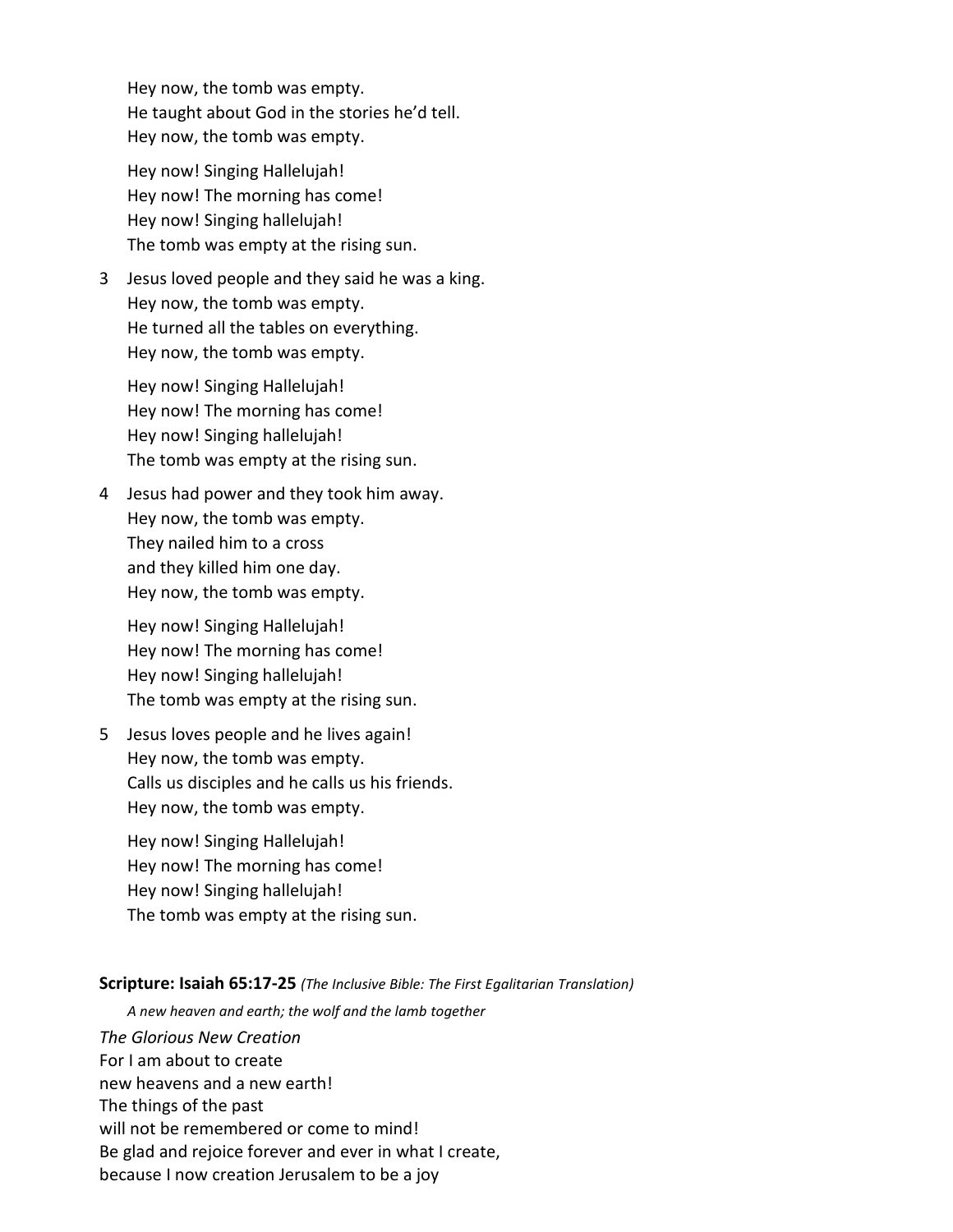and its people to be a delight! I will rejoice in Jerusalem, and delight in my people; no more shall the sound of weeping be heard in it or the cry of distress. No longer will there be in it an infant who lives but a few days, or old people who do not live out their days. They die as mere youths who reach but a hundred years, and those who fall short of a hundred will be thought accursed. At last they will live in the houses they build, and eat the fruit of the vineyard they plant. They will not build for another to inhabit; they will not plant for another to eat. For the days of my people will be like the days of a tree, and my chosen ones will enjoy the fruit of their labours. They will labour in vain or bear children doomed to die; for they and their descendants are a people blessed by God. Even before they call upon me, I will answer; and while they speak, I will hear. The wolf and the lamb will feed side by side; the lion will eat straw like and ox. Serpents will be content to crawl on the ground; they will not injure or destroy in all my holy mountain," says YHWH.

**Scripture: John 20:1-18** *(The Inclusive Bible: the First Egalitarian Translation)*

*Mary Magdalene and Simon Peter find the empty tomb*

Early in the morning on the first day of the week, while it was still dark, Mary of Magdala came to the tomb.

She saw that the stone had been rolled away from the entrance, so she ran off to Simon Peter and the other disciple—the one Jesus loved and told them, "The Rabbi has been taken from the tomb! We don't know where they have put Jesus!"

At that, Peter and the other disciple started out toward the tomb. They were running side by side, but then the other disciple outran Peter and reached the tomb first. He didn't enter, but bent down to peer in and saw the linen wrappings lying on the ground. Then Simon Peter arrived and entered the tomb. He observed the linen wrappings on the ground, and saw the piece of cloth that had covered Jesus' head lying not with the wrappings, but rolled up in a place by itself. Then the disciple who had arrived first at the tomb went in.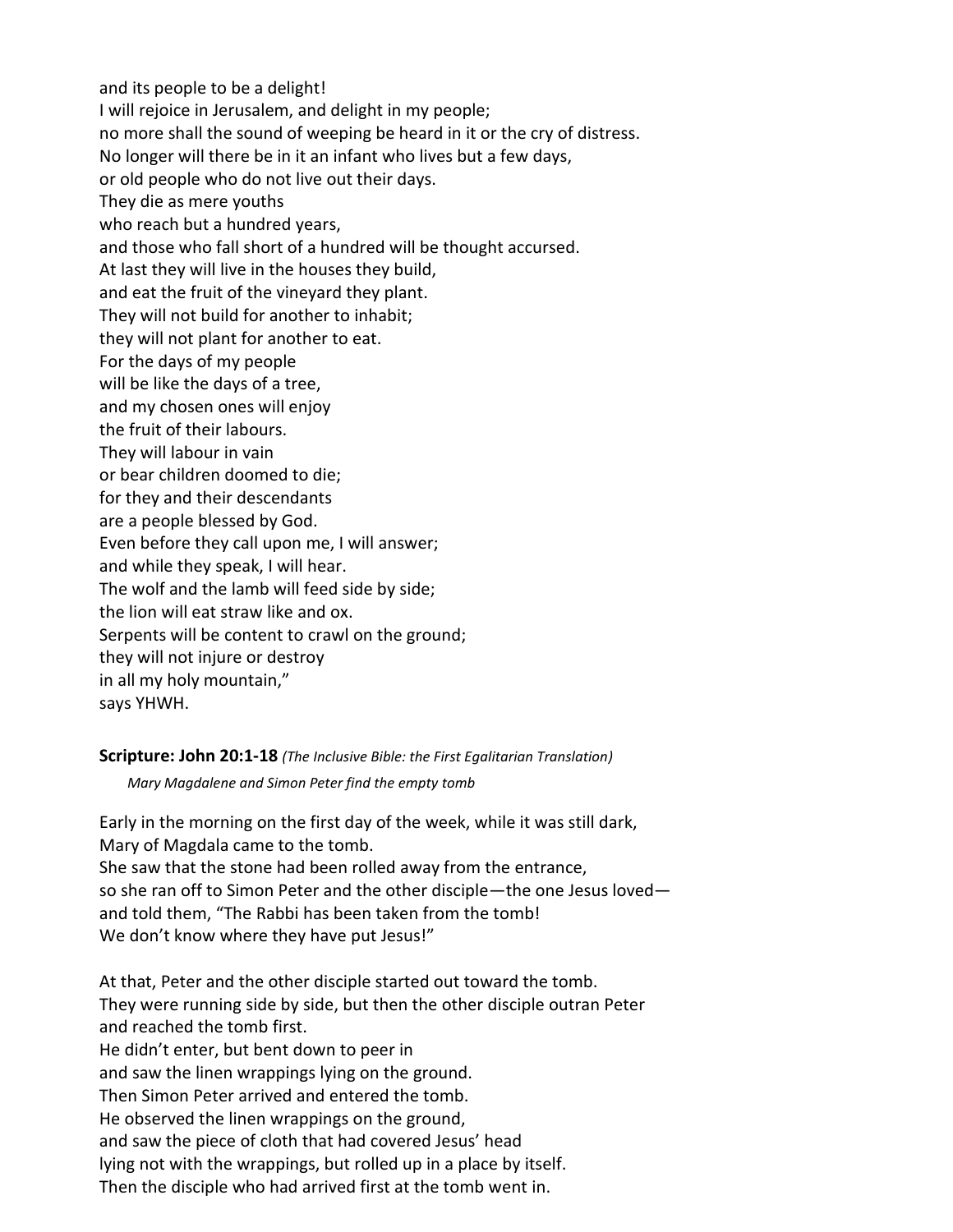He saw and believed. As yet, they didn't understand the scripture that Jesus was to rise from the dead. Then the disciples went back to their homes.

Meanwhile, Mary stood weeping beside the tomb. Even as she wept, she stooped to peer inside, and there she saw two angels in dazzling robes. One was seated at the head and the other at the foot of the place where Jesus' body had lain.

They asked her, "Why are you weeping?"

She answered them, "Because they have taken away my Rabbi, and I don't know where they have put the body."

No sooner had she said this than she turned around and caught sight of Jesus standing there, but she didn't know it was Jesus. He asked her, "Why are you weeping? For whom are you looking?"

She supposed it was the gardener, so she said, "Please, if you're the one who carried Jesus away, tell me where you've laid the body and I will take it away."

Jesus said to her, "Mary!"

She turned to him and said, "Rabboni!"—which means "Teacher."

Jesus then said, "Don't hold on to me, for I have not yet ascended to Abba God. Rather, go to the sisters and brothers and tell them, "I'm ascending to my Abba and to your Abba, my God and your God!"

Mary of Magdala when to the disciples. "I have seen the Teacher!" she announced. Then she reported what the saviour had said to her.

**Prayer** *Laura J. Turnbull, Gathering: Lent/Easter 2022, p.48. Used with permission.* Ever-living God, may your Easter story become our story. May the wonder and awe of lives made whole, take hold deep in our soul. May we receive and live the miracle account of resurrection. We pray in the name of the enlivening Christ. Amen.

May the words I speak and the reflection that we all share find a response that is worthy of you, most Just, most Loving, and most Compassionate God. Amen. *David Sparks, Summerland, B.C.*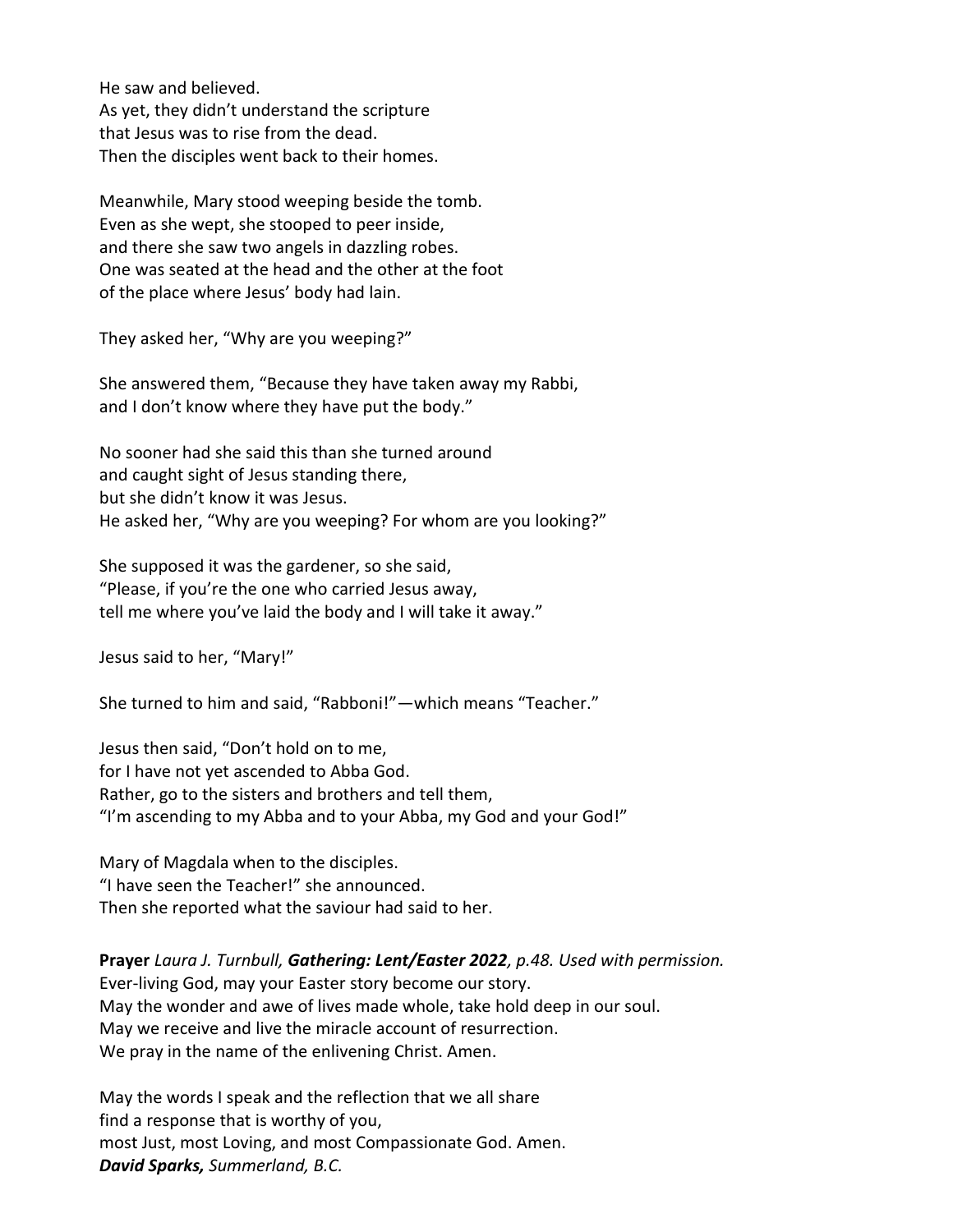

**Reflection: Light and Life**



One of my very favourite things is to sit in a window on a beautiful sunny day, especially in the colder months, and read, but even more, to bask in the light and heat of a sunbeam. It's a bit catlike, and sometimes, just like a cat, I may fall asleep. It's just about the best thing.

Light shining in is such a lift. Just the other day it was rainy and grey and gloomy and I have to say, I struggled to go about doing what I needed to do. It makes such a difference when the light is shining in!

But light isn't all about shining in. Some of the most important lights are the lights that shine out.

Jesus is such a light. In the readings for Good Friday, Jesus has been betrayed by Judas' kiss, arrested and brought to the Council of chief priests and elders of the Jewish people. He is shuffled from the Roman governor, Pilate, to Herod, back to Pilate. At no point do they find him guilty of anything. But despite this, the Council are out for blood, Jesus' blood. They whip up the crowd, though, who demands to have Jesus put to death and so, despite his misgivings, Pilate sentences Jesus to die by crucifixion. Jesus is hung on a cross, and as he is dying, a darkness comes over the whole land, and the sun's light fails. Jesus, the Light of the World is dying, and even creation is in mourning.

But Christ's light was not extinguished, and on the third day when Mary Magdalene goes to the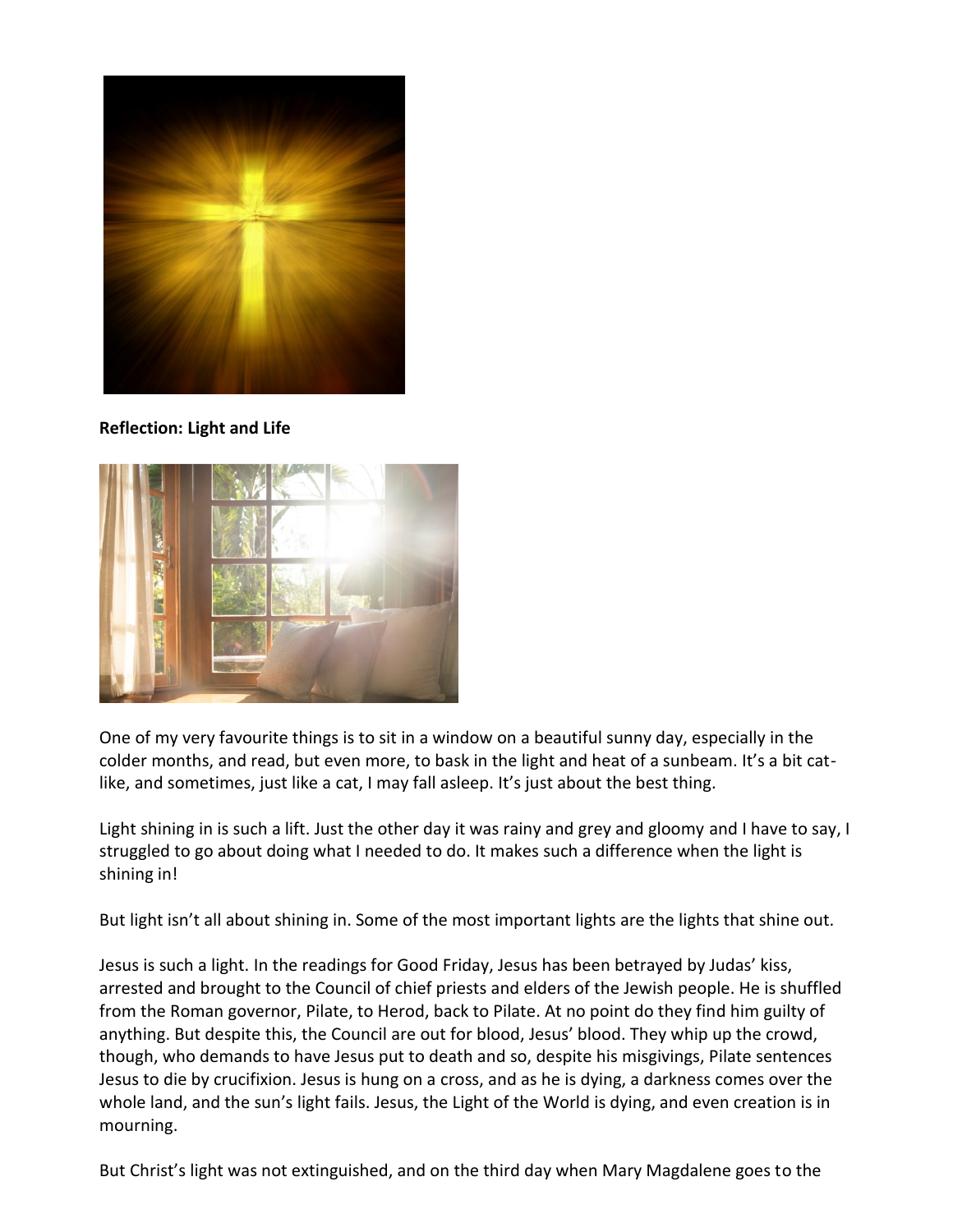tomb, the stone is rolled back and daylight shines in. It is enough light to show Mary that Jesus' body is no longer there and instead the space is occupied by two angels in white. Mary soon discovers that Jesus is risen—the Light of the World shines on and shines out. God's amazing gift of his beloved child is made even more amazing in the resurrection of that child to new life, just for us, just so that we might know new life is possible, God's love is constant, and we are loved.



So what about our light? On those gloomy days, and even, at times, the lovely days, our light is but a flicker? And what about when our light is flickering on the most joyous days like Easter? Joyce Rupp writes about that in her book called *Fresh Bread*.

What if we wake up Easter morning and feel crabby, restless, lonely, sad, pained or discouraged instead of feeling the hope, joy, peace, delight, and new life that the church invites us to experience? …

I have discovered [a] way of rejoicing when my feelings do not match the feast's message. It is the gift of recognizing and remembering all the "little Easters" of my life throughout the year.

Rupp tells of a woman who came to her, very distressed about her very small days where little of any importance happened.

During the next several weeks I began to notice all the "insignificant or little things' in my days. As I did so, a quiet surprise happened inside of me. I was amazed by all the little moments or little Easters, those feelings of joy, surprise, amazement, hope, newness, that get clouded by the tough stuff and the daily dyings. (Why is it that it seems to be so much easier to get caught up in the hard things and the struggles than it is to remember the happy moments?) I began to see how I allowed my spirit to get bogged down in anxieties and problems because I did not notice and celebrate the simple, little surprises. I can know little Easters all year long and, if I develop a recognition of and a taste for them, they will deepen my faith in the resurrection even when I do not feel the joy at the time of its celebration.

My little Easters are those moments when I feel hope press against my spirit and I say, "Hooray! God **is** alive and he loves me so much!" My little Easters are those moments when something that has died in me is raised to life again:

- Watching and caring for the tiny seeds of marigolds and one day seeing fresh, green shoots break through the soil
- Hearing a prayer come from a high school student who's so shy about sharing his God with anyone
- Having a kindergarten girl knock on the front door and ask for a cookie
- Receiving a letter from a friend who writes, "Hello, I've missed you"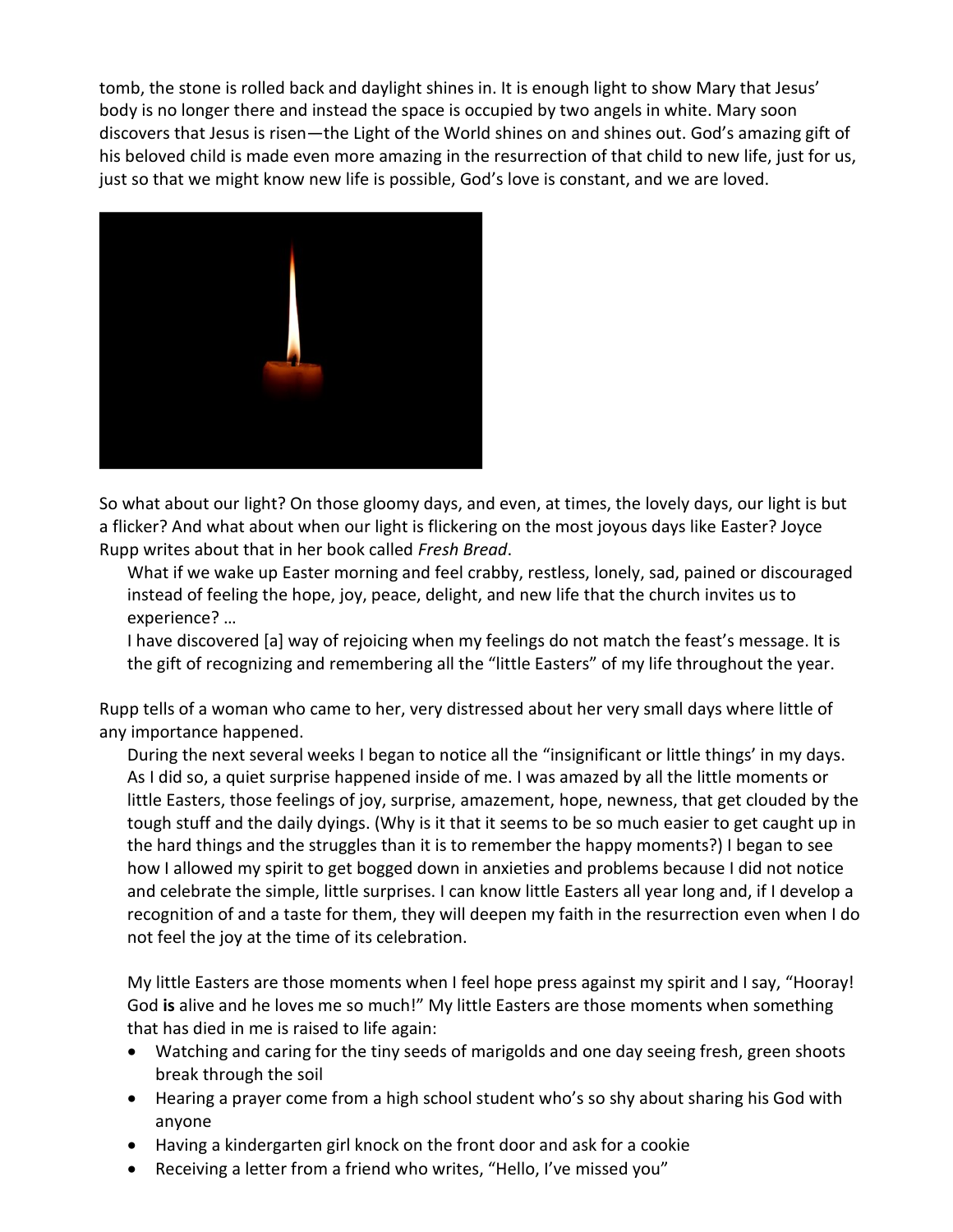- Answering a phone call from a woman I do not know very well and hearing her joy as I accept an invitation to dinner at her home
- Hearing my young niece struggle to say "snicklefritz" and her delight when finally pronouncing it correctly
- Being given a bouquet of wild flowers picked and saved for me by two happy-hearted senior citizens

It would be so easy to pass these things by or not notice how significant they are to my life. I may not always have a high-in-the-sky feeling when I celebrate Easter but I do know that they provide quiet reassurances that God keeps raising dead parts of my spirit to life. I have the hope that comes from knowing that risen Jesus is not just a bible story. He is here, in my very midst. I have known him in too many little Easters to ever doubt that presence. I have been surprised so often, surprised at how simply the risen Lord is near, at how intensely God always re-enters my existence through the people around me.



These little Easters that Joyce Rupp speaks of are the lights shining out of people, animals, nature, cards, letters, invitations, silly moments and gifts—the lights instilled in each of us by Jesus Christ. Sometimes those are they very lights that spark our own light to life.

We may feel that we are too weak, too tired, too small, too sad to offer any little Easters, any light. But Leonard Cohen in his song "Anthem" says "there is a crack, a crack in everything/that's how the light gets in." Our weakness, tiredness, smallness, sadness, our brokenness makes for cracks in our being. We might lament those cracks, but they are how the light gets in, and I think by extension, those cracks are how the light gets out.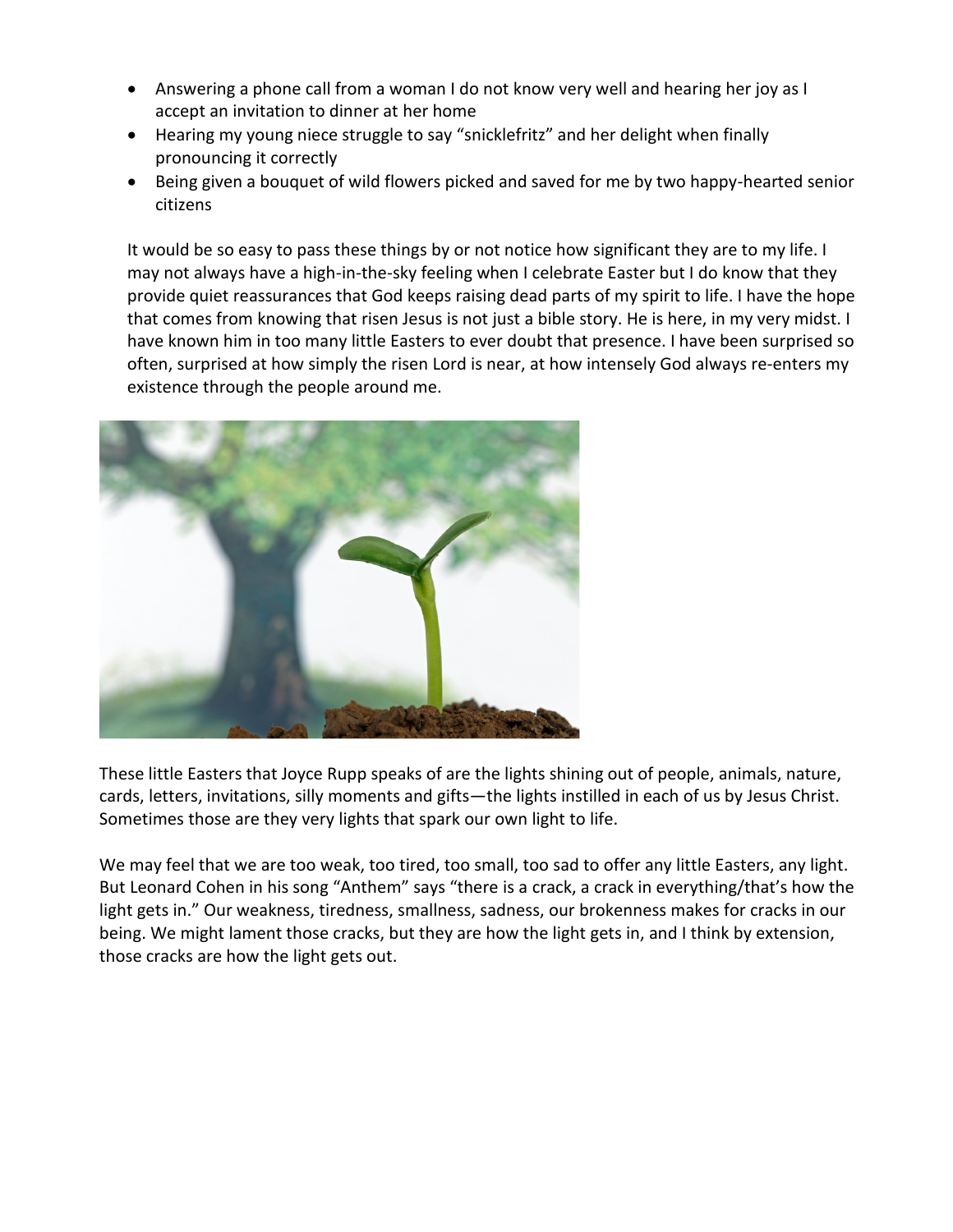

It is in our human brokenness and fallibility that we have received the light of Christ, and it is through our brokenness and fallibility that we are able to connect with others and spread the light—in lots of little ways, little Easters that we can share with others as others have shared with us.

For in life, in death, in life beyond death, God is with us, we are not alone. Thanks be to God.

Alleluia!

# **Hymn: Thine Is the Glory VU173 (Public Domain)**

- 1 Thine is the glory, risen, conquering Son: endless is the victory thou o'er death hast won. Angels in bright raiment rolled the stone away, kept the folded grave-clothes where the body lay. Thine is the glory, risen, conquering Son: endless is the victory thou o'er death hast won.
- 2 Lo, Jesus meets us, risen from the tomb! Lovingly he greets us, scatters fear and gloom. Let the church with gladness hymns of triumph sing, for the Lord now liveth: death hath lost its sting. R. Thine is the glory, risen, conquering Son: endless is the victory thou o'er death hast won.
- 3 No more we doubt thee, glorious Prince of life; life is nought without thee: aid us in our strife; make us more than conquerors, through thy deathless love; bring us safe through Jordan to thy home above. Thine is the glory, risen, conquering Son: endless is the victory thou o'er death hast won.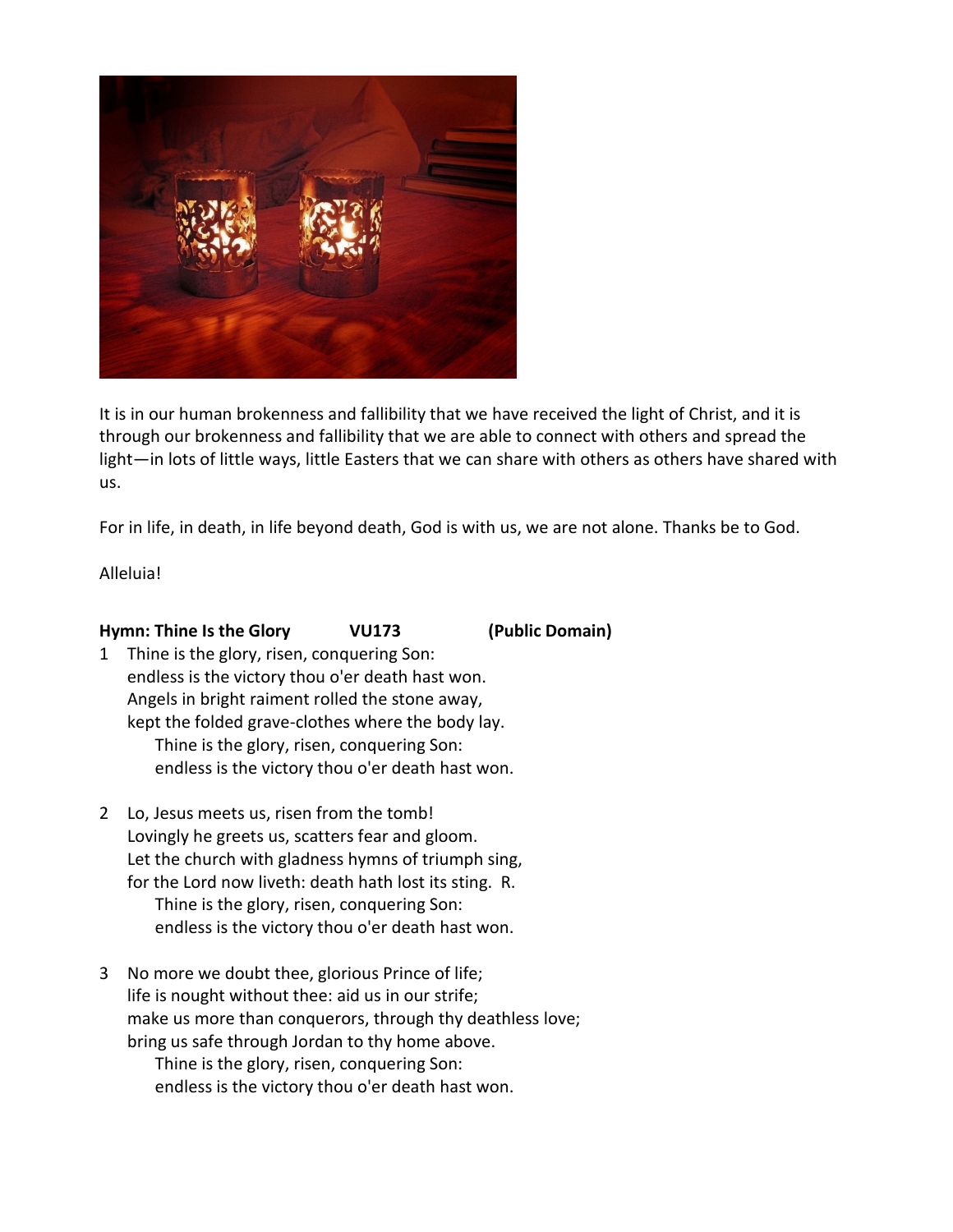## **Joys and Concerns**

- Birthdays:
	- o John Cuming celebrated Wednesday, April 13th
	- $\circ$  Rossie Rawn is celebrating today, April 17<sup>th</sup>
	- o Alison Rainford celebrates tomorrow, April 18th

## **Preparation for Prayer**

Let us practice the art of Praying with our Eyes Wide Open, that in seeing the world and those within it we are called to tend we may be *opening the eyes of our hearts to all in need around us (Lamont Koerner '81 MDiv God Pause for Thursday, September 16, 2021 from Luther Seminary):*

**Prayers of the People** *Spill the Beans Resources Team, spill the beans: worship and learning resources for all ages, Issue 42, p. 95. Copyright 2022.*

Living God, out of the darkness of death and human cruelty, comes life, everlasting, Jesus' tomb lays empty, his friends wonder and worry doubt and rejoice, the light is in the world now and forever, and in this light we bring to you our prayers for others and ourselves.

As we gather today, one in the long line of Christian communities, celebrating Easter, in troubling times in our lives and in our world, some of us happy, some of us sad, some of us struggling and some of us thriving, we pray for ourselves, that your love will be our strength and our shield, that we will walk always with Jesus on our hearts, on our minds, and on our lips.

On this day of celebration, we bring to you prayers for all those in pain,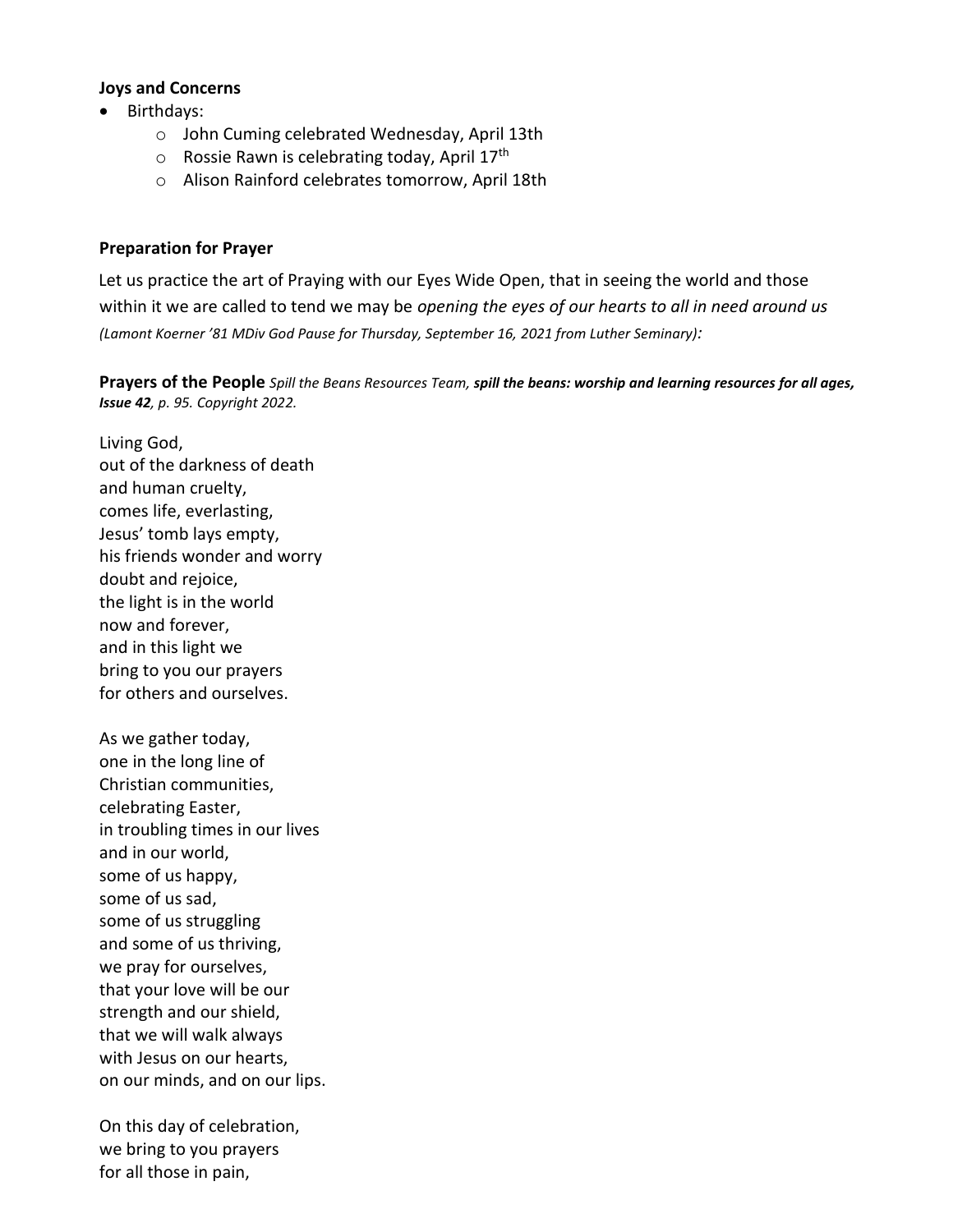all those lost, all those struggling in a world of inequality, help them to be bound up in your care, to know your presence in this world and in their lives, and help each of us to offer support in every way we can to all those in need.

On this day of rejoicing, as we look back to the resurrection and forward to your promised kingdom, where peace will reign, we bring to you prayers for all those impacted by war and violence all over the world and here at home. Bring peace to the lives of all peoples, bring justice to the broken hearted and devastated bring reason to the unreasonable, and bring wisdom to all those with the power to create change.

On this day of wonder, this Easter Day, we bring to you prayers for your church, help us to remember why we join together, in the midst of our singing and speaking, our activities and our outreach, our hopes and our dreams for an uncertain future, help us to remember that we come together in your name, to worship you and give you thanks, this day and all days. Amen.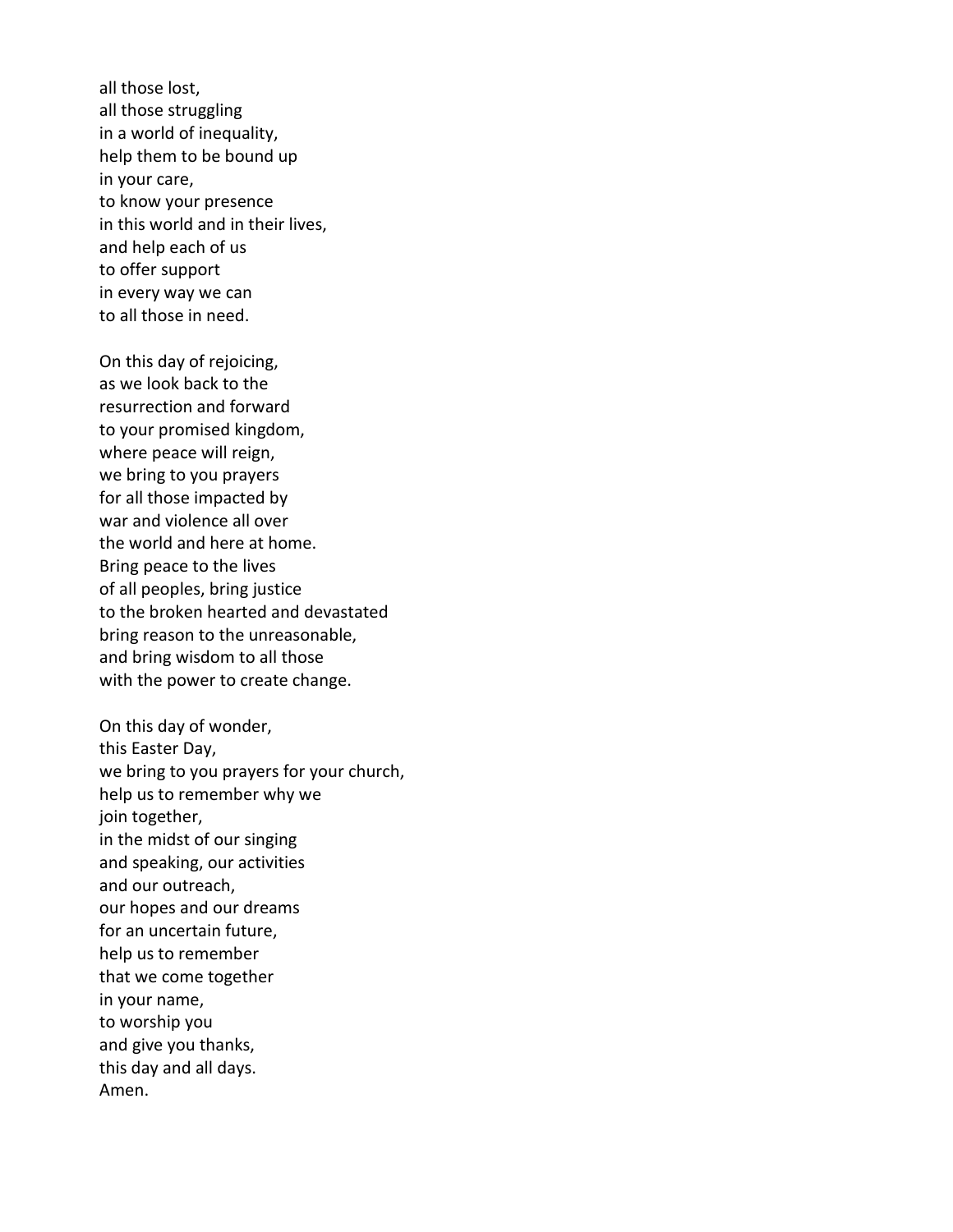Lord's Prayer **Our Father who art in heaven, hallowed be thy name.** Thy kin-dom come, thy will be done, on earth as it is in heaven. Give us this day our daily bread, And forgive us our trespasses, as we forgive those who trespass against us. And lead us not into temptation, but deliver us from evil: For thine is the kin-dom, the power, and the glory forever and ever. Amen.

# **Offering Invitation**

Giving is an act of worship, an act of relationship, an act of love. And so, as we worship this God, who seeks us in relationship, who loved us into being, we offer our gifts.

# **Offering Hymn: What Can I Do MV191 OneLicense #A740237**

What can I do? What can I bring? What can I say? What can I sing? I'll sing with joy. I'll say a prayer. I'll bring my love. I'll do my share.

# **Offering**

If you would like to do your part by making a monetary donation to Melville United Church, there are several ways to do that.

- 1. By leaving your offering envelope on the offering plate at the back of the sanctuary.
- 2. Cheque (post-dated cheques are welcome): made payable to Melville United Church-which can be mailed to the church at P.O. Box 41, Fergus ON N1M 2W7 or put in the mail slot beside the parking lot door.
- 3. Donate online through the Canada Helps web-site <https://www.canadahelps.org/en/charities/melville-united-church>
- 4. Call or email Lynda, to arrange Pre-Authorized Remittance payments (PAR).
- 5. E-transfer directly from your bank. E-mail to **secretary@melvilleunited.com**

Thanks to all of you who continue to contribute so much to make Melville the caring community of faith that it is. May you be blessed.

**Offering Prayer** *Selina Mullin, Gathering: Lent/Easter 2022, p.48, alt. Used with permission.*

Dear Lord, bolstered by your love,

let the Christ-light shine through us,

nurturing our souls even as it builds and strengthens this community of faith.

# **Please receive and bless the labours of our community of faith**

# **and bless the sharing of these gifts.**

Allow this offering to entwine us with other communities, that all of our spirits may grow. Take these gifts for Mission and Service and use them to enrich our global community,

nurturing all of humanity as only you can.

**Thanks be to you, O God. Amen.**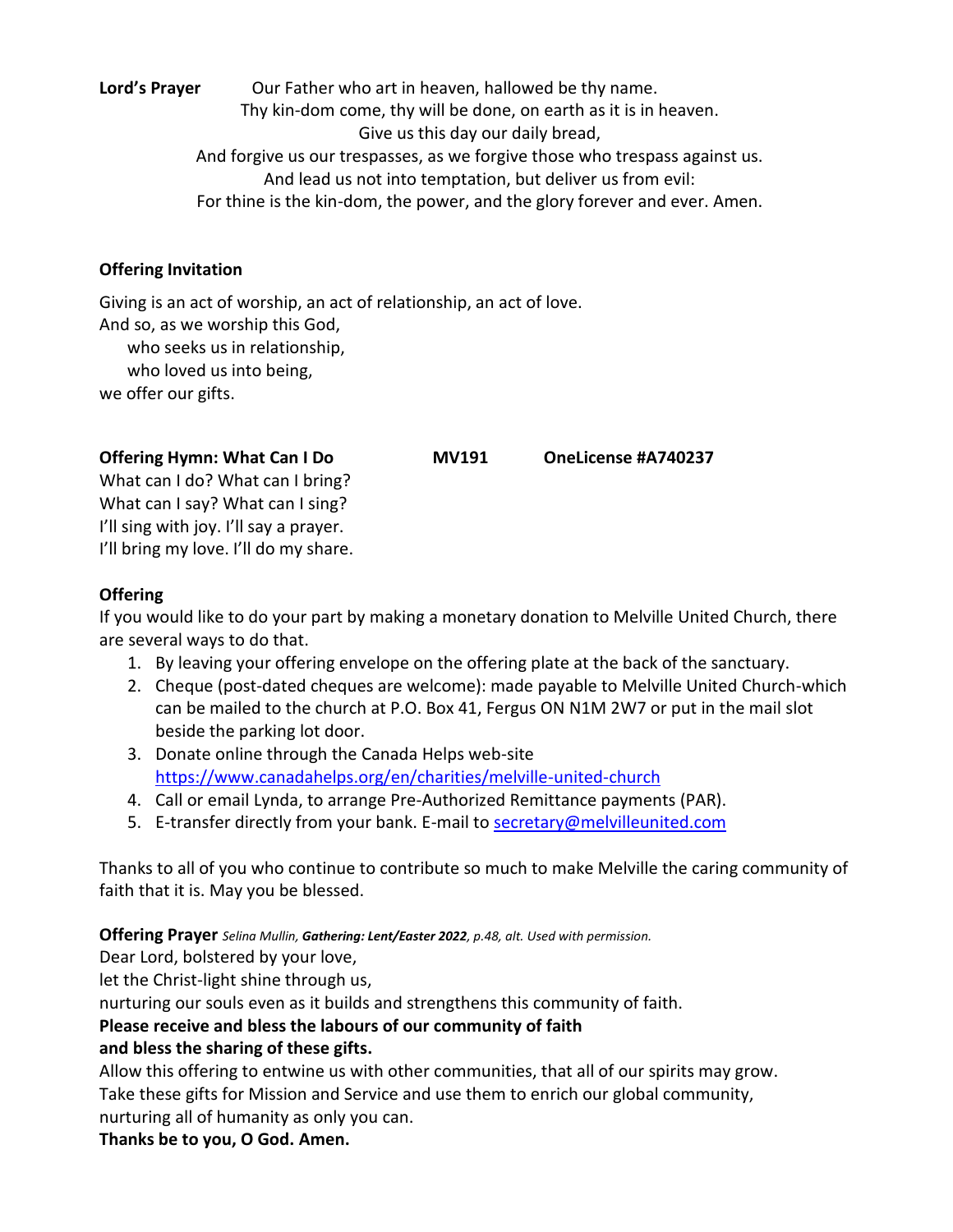**Hymn: Hallelujah, Hallelujah, Give Thanks VU179 OneLicense #A-740237** Hallelujah, hallelujah. Give thanks to the risen Christ; hallelujah, hallelujah! Give praise to God's name.

- 1 Jesus is Lord of all the earth, firstborn of all creation. Hallelujah, hallelujah. Give thanks to the risen Christ; hallelujah, hallelujah! Give praise to God's name.
- 2 Spread the good news o'er all the earth: Jesus has died and is risen. Hallelujah, hallelujah. Give thanks to the risen Christ; hallelujah, hallelujah! Give praise to God's name.
- 3 We have been crucified with Christ, now we shall live for ever. Hallelujah, hallelujah. Give thanks to the risen Christ; hallelujah, hallelujah! Give praise to God's name.
- 4 Come let us praise the living God, joyfully sing to our Saviour. Hallelujah, hallelujah. Give thanks to the risen Christ; hallelujah, hallelujah! Give praise to God's name.

#### **Commissioning** *Richard Bott, Gathering: Lent/Easter 2022, p.50. Used with permission.*

We go into God's world to share what we have. We go into God's world to share who we are. We go into God's world, with God's love, Christ's peace, and the Holy Spirit's song. **Alleluia. Alleluia! Alleluia! Amen.**